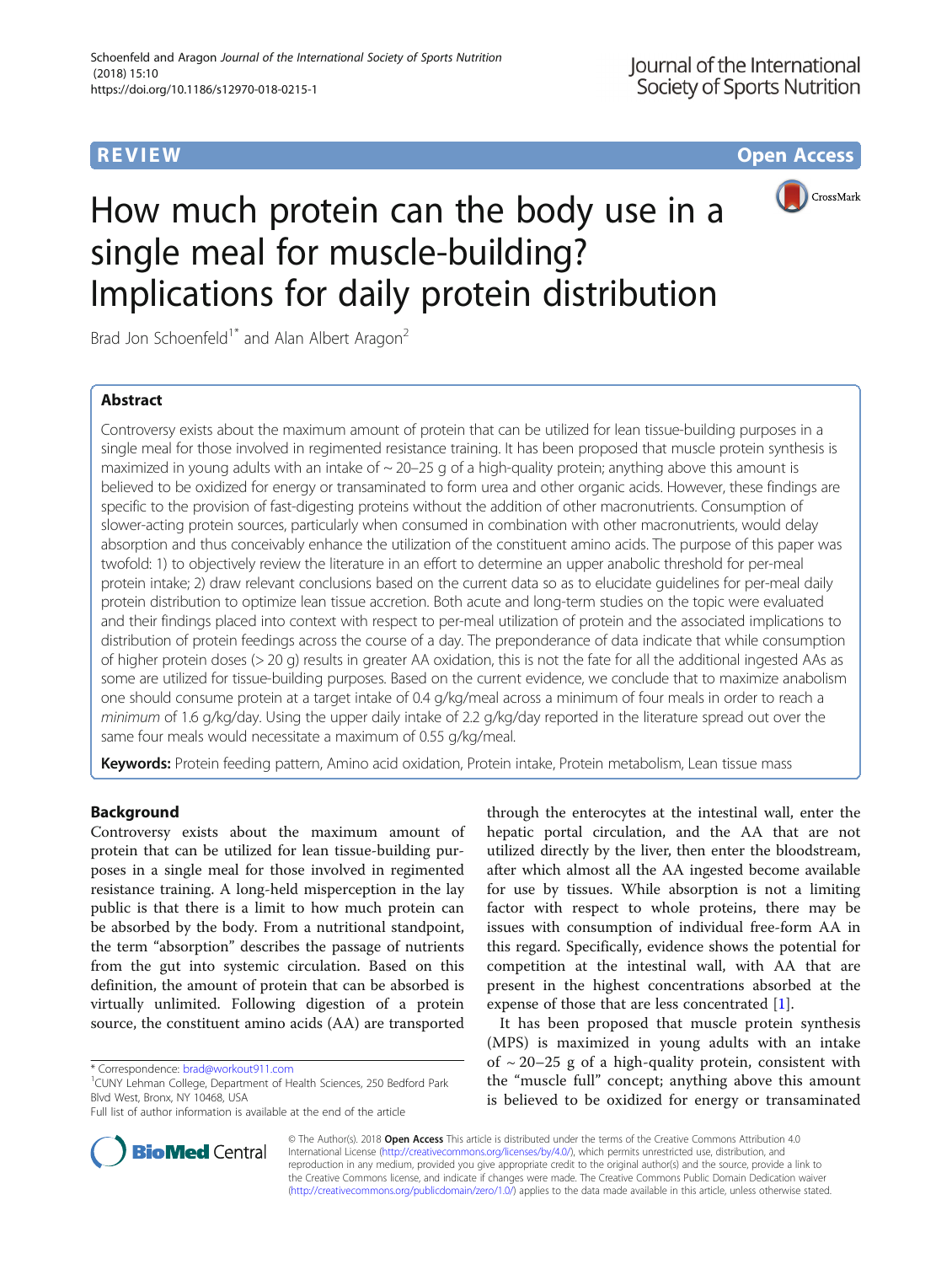to form alternative bodily compounds [\[2](#page-4-0)]. The purpose of this paper is twofold: 1) to objectively review the literature in an effort to determine an upper anabolic threshold for per-meal protein intake; 2) draw relevant conclusions based on the current data so as to elucidate guidelines for per-meal daily protein distribution to optimize lean tissue accretion.

#### Speed of digestion/absorption on muscle anabolism

In a study often cited as support for the hypothesis that MPS is maximized at a protein dose of  $\sim$  20–25 g, Areta et al. [\[3](#page-4-0)] provided differing amounts of protein to resistance-trained subjects over a 12-h recovery period following performance of a multi-set, moderate repetition leg-extension exercise protocol. A total of 80 g of whey protein was ingested in one of the following three conditions: 8 servings of 10 g every 1.5 h; 4 servings of 20 g every 3 h; or 2 servings of 40 g every 6 h. Results showed that MPS was greatest in those who consumed 4 servings of 20 g of protein, suggesting no additional benefit, and actually a lower rise in MPS when consuming the higher dosage (40 g) under the conditions imposed in the study. These results extended similar findings by Moore et al.  $[4]$  $[4]$  on whole-body nitrogen turnover.

Although the findings of Areta et al. [\[3](#page-4-0)] provide interesting insight into the dose-related effects of protein intake on muscle development, it is important to note that a number of factors influence dietary protein metabolism including the composition of the given protein source, the composition of the meal, the amount of protein ingested, and the specifics of the exercise routine [[5\]](#page-4-0). In addition, individual variables such as age, training status, and the amount of lean body mass also impact muscle-building outcomes. A major limitation in the study by Areta et al. [\[3](#page-4-0)] is that total protein intake over the 12-h study period was only 80 g, corresponding to less than 1 g/kg of body mass. This is far below the amount necessary to maximize muscle protein balance in resistance-trained individuals who served as participants in the study [\[6](#page-4-0), [7](#page-4-0)]. Furthermore, the ecological validity of this work is limited since habitual protein intakes of individuals focused on muscle gain or retention habitually consume approximately 2–4 times this amount per day [[8](#page-4-0), [9](#page-4-0)].

It also should be noted that subjects in Areta et al. [\[3](#page-4-0)] ingested nothing but whey protein throughout the postexercise period. Whey is a "fast-acting" protein; its absorption rate has been estimated at  $\sim$  10 g per hour [[5\]](#page-4-0). At this rate, it would take just 2 h to fully absorb a 20-g dose of whey. While the rapid availability of AA will tend to spike MPS, earlier research examining whole body protein kinetics showed that concomitant oxidation of some of the AA may result in a lower net protein balance when compared to a protein source that is absorbed at a slower rate  $[10]$  $[10]$ . For example, cooked egg protein has an absorption rate of  $\sim$  3 g per hour [\[5](#page-4-0)], meaning complete absorption of an omelet containing the same 20 g of protein would take approximately 7 h, which may help attenuate oxidation of AA and thus promote greater whole-body net positive protein balance. An important caveat is that these findings are specific to whole body protein balance; the extent to which this reflects skeletal muscle protein balance remains unclear.

Although some studies have shown similar effects of fast and slow proteins on net muscle protein balance [[11\]](#page-4-0) and fractional synthetic rate  $[12-14]$  $[12-14]$  $[12-14]$  $[12-14]$  $[12-14]$ , other studies have demonstrated a greater anabolic effect of whey compared to more slowly digested sources both at rest [[15,](#page-4-0) [16](#page-4-0)], and after resistance exercise [\[16,](#page-4-0) [17\]](#page-4-0). However, the majority of these findings were during shorter testing periods (4 h or less), whereas longer testing periods (5 h or more) tend to show no differences between whey and casein on MPS or nitrogen balance [[18](#page-4-0)]. Furthermore, most studies showing greater anabolism with whey used a relatively small dose of protein  $(\leq 20 \text{ g})$  [[15](#page-4-0)–[17](#page-4-0)]; it remains unclear whether higher doses would result in greater oxidation of fast vs slow-acting protein sources.

Compounding these equivocal findings, research examining the fate of intrinsically labeled whey and casein consumed within milk found a greater incorporation of casein into skeletal muscle [[19](#page-4-0)]. The latter finding should be viewed with the caveat that although protein turnover in the leg is assumed to be mostly reflective of skeletal muscle, it is also possible that non-muscle tissues might also contribute. Interestingly, the presence versus absence of milk fat coingested with micellar casein did not delay the rate of protein-derived circulating amino acid availability or myofibrillar protein synthesis [\[20](#page-4-0)]. Furthermore, the coingestion of carbohydrate with casein delayed digestion and absorption, but still did not impact muscle protein accretion compared to a protein-only condition [[21](#page-4-0)]. The implication is that accompanying macronutrients' potential to alter digestion rates does not necessarily translate to alterations in the anabolic effect of the protein feeding – at least in the case of slow-digesting protein such as casein. More fat and/or carbohydrate coingestion comparisons need to be made with other proteins, subject profiles, and relative proximity to training before drawing definitive conclusions.

## Higher acute 'anabolic ceiling' than previously thought?

More recently, Macnaughton et al. [[22\]](#page-4-0) employed a randomized, double-blind, within-subject design whereby resistance-trained men participated in two trials separated by  $\sim$  2 weeks. During one trial subjects received 20 g of whey protein immediately after performing a total body resistance training bout; during the other trial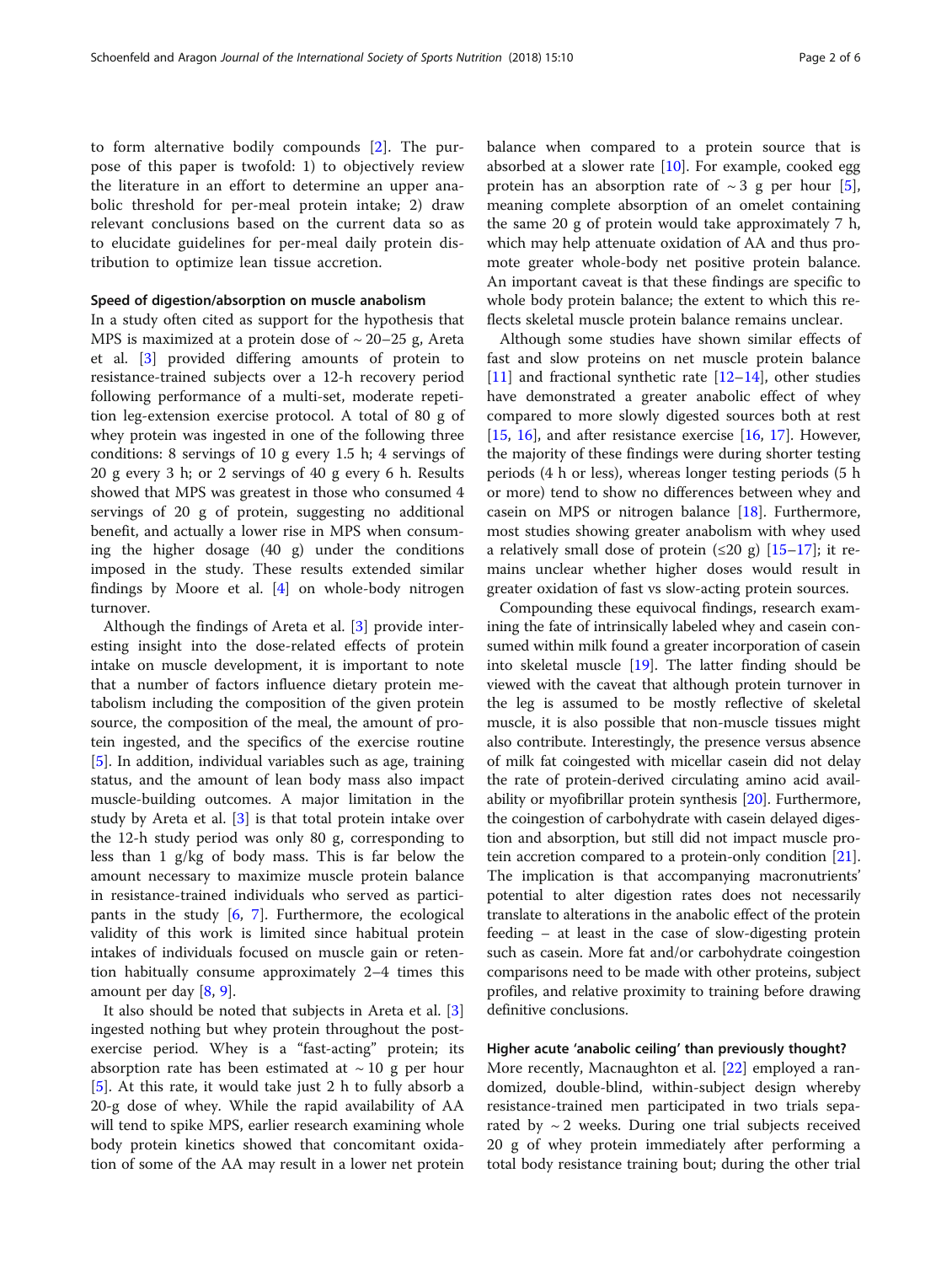the same protocol was instituted but subjects received a 40-g whey bolus following training. Results showed that the myofibrillar fractional synthetic rate was  $\sim 20\%$ higher from consumption of the 40 g compared to the 20 g condition. The researchers speculated that the large amount of muscle mass activated from the total body RT bout necessitated a greater demand for AA that was met by a higher exogenous protein consumption. It should be noted that findings by McNaughton et al. [[22](#page-4-0)] are somewhat in contrast to previous work by Moore et al. showing no statistically significant differences in MPS between provision of a 20 g and 40 g dose of whey in young men following a leg extension bout, although the higher dose produced an 11% greater absolute increase [[23\]](#page-4-0). Whether differences between intakes higher than  $\sim$  20 g per feeding are practically meaningful remain speculative, and likely depend on the goals of the individual.

Given that muscular development is a function of the dynamic balance between MPS and muscle protein breakdown (MPB), both of these variables must be considered in any discussion on dietary protein dosage. Kim et al. [\[24](#page-4-0)] endeavored to investigate this topic by provision of either 40 or 70 g of beef protein consumed as part of a mixed meal on two distinct occasions separated by a  $\sim$  1 week washout period. Results showed that the higher protein intake promoted a significantly greater whole-body anabolic response, which was primarily attributed to a greater attenuation of protein breakdown. Given that participants ate large, mixed meals as whole foods containing not only protein, but carbohydrates and dietary fats as well, it is logical to speculate that this delayed digestion and absorption of AAs compared to liquid consumption of isolated protein sources. This, in turn, would have caused a slower release of AA into circulation and hence may have contributed to dose-dependent differences in the anabolic response to protein intake. A notable limitation of the study is that measures of protein balance were taken at the whole-body level and thus not muscle-specific. It therefore can be speculated that some if not much of anti-catabolic benefits associated with higher protein intake was from tissues other than muscle, likely the gut. Even so, protein turnover in the gut potentially provides an avenue whereby accumulated amino acids can be released into the systemic circulation to be used for MPS, conceivably enhancing anabolic potential [[25](#page-4-0)]. This hypothesis remains speculative and warrants further investigation. It would be tempting to attribute these marked reductions in proteolysis to higher insulin responses considering the inclusion of a generous amount of carbohydrate in the meals consumed. Although insulin is often considered an anabolic hormone, its primary role in muscle protein balance is related to anti-catabolic effects [\[26\]](#page-4-0). However, in the presence of elevated plasma AAs, the effect of insulin elevations on net muscle protein balance plateaus within a modest range of 15– 30 mU/L [[27,](#page-4-0) [28](#page-4-0)]. Given evidence that a 45 g dose of whey protein causes insulin to rise to levels sufficient to maximize net muscle protein balance [\[29](#page-4-0)], it would seem that the additional macronutrients consumed in the study by Kim et al. [[24\]](#page-4-0) had little bearing on results.

## Longitudinal findings

Although the previously discussed studies offer insight into how much protein the body can utilize in a given feeding, acute anabolic responses are not necessarily as-sociated with long-term muscular gains [[30](#page-5-0)]. The topic can only be answered by assessing the results of longitudinal studies that directly measure changes in lean mass with provision of varying protein dosages, as well as proteins of varying speeds of digestion/absorption.

Wilborn et al. [\[31](#page-5-0)], found no difference in lean mass gains after 8 weeks of pre- and post-resistance exercise supplementation with either whey or casein. Similarly, a lack of between-group differences in lean mass gain was found by Fabre et al.  $[32]$  $[32]$  $[32]$  when comparing the following whey/casein protein ratios consumed postexercise: 100/ 0, 50/50, 20/80.

In a 14-day study of elderly women, Arnal et al. [[33](#page-5-0)] demonstrated that providing a majority of daily protein (79%) in a single meal (pulse pattern) resulted in a greater retention of fat-free mass compared to an evenly distributed intake partitioned over four daily meals (spread pattern). A follow-up study by the same lab in young women reported similar effects of pulse versus spread patterns of protein intake [\[34](#page-5-0)]. The combined findings of these studies indicate that muscle mass is not negatively affected by consuming the majority of daily protein as a large bolus. However, neither study employed regimented resistance training thereby limiting generalizability to individuals involved in intense exercise programs.

Insights into the effects of protein dosage can also be gleaned from studies on intermittent fasting (IF). Typical IF protocols require intake of daily nutrients, including protein, in a narrow time-frame – usually less than 8 h – followed by a prolonged fast. A recent systematic review concluded that IF has similar effects on fat-free mass compared with continuous eating protocols [\[35](#page-5-0)]. However, the studies reviewed in the analysis generally involved suboptimal protein intakes consumed as part of a low-energy diet without a resistance training component, again limiting the ability to extrapolate findings to resistance-trained individuals.

Helping to fill this literature gap is an 8-week trial by Tinsley et al. [[36](#page-5-0)], comparing a time-restricted feeding (TRF) protocol of 20-h fasting/4-h feeding cycles done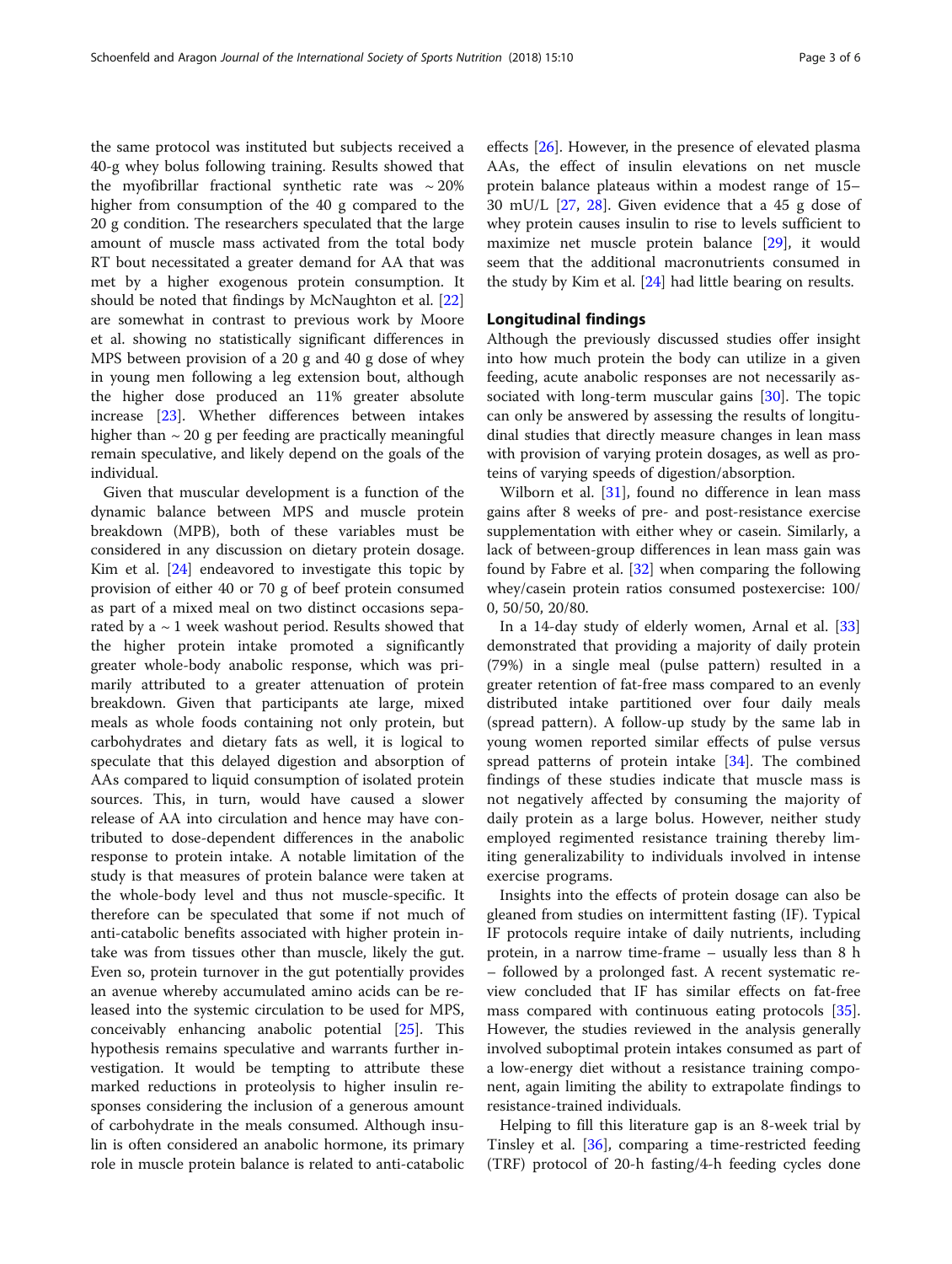4 days per week, with a normal-diet group (ND) in untrained subjects doing resistance training 3 days per week. The TRF group lost body weight via lower energy intake (667 kcal less on fasting vs. non-fasting days), but did not significantly lose lean mass (0.2 kg); ND gained lean mass (2.3 kg), but not to a statistically significant degree, although the magnitude of differences raises the possibility that these findings may be practically meaningful. Perhaps most interestingly, biceps brachii and rectus femoris cross sectional area showed similar increases in both groups despite the 20-h fasting cycles and concentrated feeding cycles in TRF, suggesting that the utilization of protein intake in the ad libitum 4-h feeding cycles was not hampered by an acute ceiling of anabolism. Unfortunately, protein and enrgy were not equated in this study. Subsequently, an 8-week trial by Moro et al. [\[37](#page-5-0)] using resistance-trained subjects on a 16-h fasting/8-h TRF cycle found significantly greater fat loss in TRF vs. ND (1.62 vs. 0.31 kg) while lean mass remained unchanged in both groups. These findings further call into question the concern for breaching a certain threshold of protein intake per meal for the goal of muscle retention.

In contrast to the above findings showing neutral-topositive effects of a temporally concentrated meal intake, Arciero et al. [\[38](#page-5-0)] compared 3 diets: 2 high-protein (35% of total energy) diets consisting of 3 (HP3) and 6 meals/ day (HP6), and a traditional protein intake (15% of total energy) consumed in 3 meals/day (TD3). During the initial 28-day eucaloric phase, HP3 and HP6 consumed protein at 2.27 & 2.15 g/kg, respectively, while TD3 consumed 0.9 g/kg. HP6 was the only goup that significantly gained lean mass. During the subsequent 28-day eucaloric phase, HP3 and HP6 consumed protein at 1.71 & 1.65 g/kg, respectively, while TD3 consumed 0.75 g/kg. HP6 maintained its lean mass gain, outperforming the other 2 treatments in this respect (HP actually showed a significant loss of lean mass compared to the control). The discrepancy between the latter findings and those in the IF/TRF trials remains to be reconciled. In any case, it is notable that comparisons in this vein specifically geared toward the goal of muscle gain, hypercaloric comparisons in particular, are lacking.

## Conclusions

An important distinction needs to be made between acute meal challenges comparing different protein amounts (including serial feedings in the acute phase following resistance training) and chronic meal feedings comparing different protein distributions through the day, over the course of several weeks or months. Longitudinal studies examining body composition have not consistently corroborated the results of acute studies examining muscle protein flux. Quantifying a maximum amount of protein per meal that can be utilized for

muscle anabolism has been a challenging pursuit due to the multitude of variables open for investigation. Perhaps the most comprehensive synthesis of findings in this area has been done by Morton et al. [[2\]](#page-4-0), who concluded that 0.4 g/kg/meal would optimally stimulate MPS. This was based on the addition of two standard deviations to their finding that 0.25 g/kg/meal maximally stimulates MPS in young men. In line with this hypothesis, Moore et al. [\[39](#page-5-0)] mentioned the caveat that their findings were estimated means for maximizing MPS, and that the dosing ceilings can be as high as  $\sim 0.60$  g/kg for some older men and  $\sim 0.40$  g/kg for some younger men. Importantly, these estimates are based on the sole provision of a rapidly digesting protein source that would conceivably increase potential for oxidation of AA when consumed in larger boluses. It seems logical that a sloweracting protein source, particularly when consumed in combination with other macronutrients, would delay absorption and thus enhance the utilization of the constituent AA. However, the practical implications of this phenomenon remain speculative and questionable [\[21\]](#page-4-0).

The collective body of evidence indicates that total daily protein intake for the goal of maximizing resistance training-induced gains in muscle mass and strength is approximately 1.6 g/kg, at least in non-dieting (eucaloric or hypercaloric) conditions [\[6\]](#page-4-0). However, 1.6 g/kg/day should not be viewed as an ironclad or universal limit beyond which protein intake will be either wasted or used for physiological demands aside from muscle growth. A recent meta-analysis on protein supplementation involving resistance trainees reported an upper 95% confidence interval (CI) of 2.2 g/kg/day [\[6](#page-4-0)]. Bandegan et al. [\[7](#page-4-0)] also showed an upper CI of 2.2 g/kg/day in a cohort of young male bodybuilders, although the method of assessment (indicator amino acid oxidation technique) used in this study has not received universal acceptance for determining optimal protein requirements. This reinforces the practical need to individualize dietary programming, and remain open to exceeding estimated averages. It is therefore a relatively simple and elegant solution to consume protein at a target intake of 0.4 g/kg/meal across a minimum of four meals in order to reach a minimum of 1.6 g/kg/day – if indeed the primary goal is to build muscle. Using the upper CI daily intake of 2.2 g/kg/day over the same four meals would necessitate a maximum of 0.55 g/kg/meal. This tactic would apply what is currently known to maximize acute anabolic responses as well as chronic anabolic adaptations. While research shows that consumption of higher protein doses (> 20 g) results in greater AA oxidation [\[40](#page-5-0)], evidence indicates that this is not the fate for all the additional ingested AAs as some are utilized for tissue-building purposes. Further research is nevertheless needed to quantify a specific upper threshold for per-meal protein intake.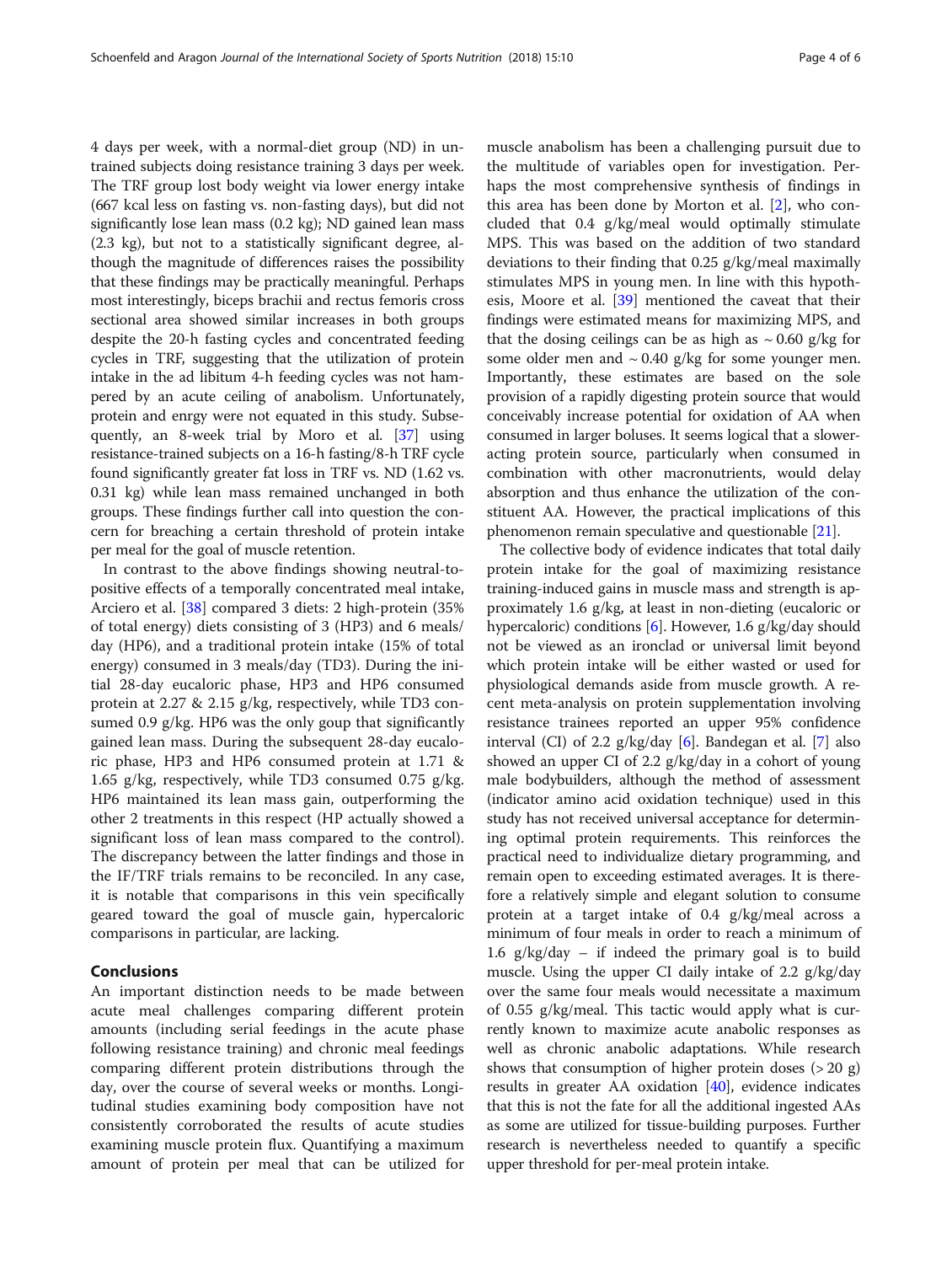#### <span id="page-4-0"></span>Acknowledgements

N/A

## Funding

N/A

## Availability of data and materials

N/A

#### Authors' contributions

Brad Schoenfeld conceived of the article. Both authors equally contributed to the writing of the manuscript. Both authors read and approved the final manuscript.

Ethics approval and consent to participate N/A

Consent for publication

N/A

#### Competing interests

Brad Schoenfeld serves on the scientific advisory board for Dymatize Nutrition. The authors declare no other conflicts of interest.

### Publisher's Note

Springer Nature remains neutral with regard to jurisdictional claims in published maps and institutional affiliations.

#### Author details

<sup>1</sup>CUNY Lehman College, Department of Health Sciences, 250 Bedford Park Blvd West, Bronx, NY 10468, USA. <sup>2</sup>California State University, 18111 Nordhoff St, Northridge, CA 91330, USA.

#### Received: 19 September 2017 Accepted: 20 February 2018 Published online: 27 February 2018

#### References

- 1. Gropper SS, Smith JL, Groff JL: Advanced Nutrition and Human Metabolism. Belmont, CA: Wadsworth Cengage Learning; 2009.
- Morton RW, McGlory C, Phillips SM. Nutritional interventions to augment resistance training-induced skeletal muscle hypertrophy. Front Physiol. 2015; 6:245.
- 3. Areta JL, Burke LM, Ross ML, Camera DM, West DW, Broad EM, Jeacocke NA, Moore DR, Stellingwerff T, Phillips SM, Hawley JA, Coffey VG. Timing and distribution of protein ingestion during prolonged recovery from resistance exercise alters myofibrillar protein synthesis. J Physiol. 2013;591(Pt 9):2319–31.
- 4. Moore DR, Areta J, Coffey VG, Stellingwerff T, Phillips SM, Burke LM, Cleroux M, Godin JP, Hawley JA. Daytime pattern of post-exercise protein intake affects whole-body protein turnover in resistance-trained males. Nutr Metab (Lond). 2012;9(1):91. -7075-9-91
- 5. Bilsborough S, Mann N. A review of issues of dietary protein intake in humans. Int J Sport Nutr Exerc Metab. 2006;16(2):129–52.
- 6. Morton RW, Murphy KT, McKellar SR, Schoenfeld BJ, Henselmans M, Helms E, Aragon AA, Devries MC, Banfield L, Krieger JW, Phillips SM. A systematic review, meta-analysis and meta-regression of the effect of protein supplementation on resistance training-induced gains in muscle mass and strength in healthy adults. Br J Sports Med. 2017;
- Bandegan A, Courtney-Martin G, Rafii M, Pencharz PB, Lemon PW. Indicator amino acid-derived estimate of dietary protein requirement for male bodybuilders on a nontraining day is several-fold greater than the current recommended dietary allowance. J Nutr. 2017;147(5):850–7.
- 8. Spendlove J, Mitchell L, Gifford J, Hackett D, Slater G, Cobley S, O'Connor H. Dietary intake of competitive bodybuilders. Sports Med. 2015;45(7):1041–63.
- 9. Antonio J, Ellerbroek A, Silver T, Vargas L, Peacock C: The effects of a high protein diet on indices of health and body composition–a crossover trial in resistance-trained men. J Int Soc Sports Nutr 2016, 13:3–016–0114-2. eCollection 2016.
- 10. Dangin M, Boirie Y, Guillet C, Beaufrere B: Influence of the protein digestion rate on protein turnover in young and elderly subjects. J Nutr 2002, 132(10): 3228S–33S.
- 11. Tipton KD, Elliott TA, Cree MG, Wolf SE, Sanford AP, Wolfe RR. Ingestion of casein and whey proteins result in muscle anabolism after resistance exercise. Med Sci Sports Exerc. 2004;36(12):2073–81.
- 12. Mitchell CJ, McGregor RA, D'Souza RF, Thorstensen EB, Markworth JF, Fanning AC, Poppitt SD, Cameron-Smith D. Consumption of milk protein or whey protein results in a similar increase in muscle protein synthesis in middle aged men. Nutrients. 2015;7(10):8685–99.
- 13. Reitelseder S, Agergaard J, Doessing S, Helmark IC, Lund P, Kristensen NB, Frystyk J, Flyvbjerg A, Schjerling P, van Hall G, Kjaer M, Holm L. Whey and casein labeled with L-[1-13C]leucine and muscle protein synthesis: effect of resistance exercise and protein ingestion. Am J Physiol Endocrinol Metab. 2011;300(1):E231–42.
- 14. Dideriksen KJ, Reitelseder S, Petersen SG, Hjort M, Helmark IC, Kjaer M, Holm L. Stimulation of muscle protein synthesis by whey and caseinate ingestion after resistance exercise in elderly individuals. Scand J Med Sci Sports. 2011; 21(6):e372–83.
- 15. Pennings B, Boirie Y, Senden JM, Gijsen AP, Kuipers H, van Loon LJ. Whey protein stimulates postprandial muscle protein accretion more effectively than do casein and casein hydrolysate in older men. Am J Clin Nutr. 2011; 93(5):997–1005.
- 16. Burd NA, Yang Y, Moore DR, Tang JE, Tarnopolsky MA, Phillips SM. Greater stimulation of myofibrillar protein synthesis with ingestion of whey protein isolate v. Micellar casein at rest and after resistance exercise in elderly men. Br J Nutr. 2012;108(6):958–62.
- 17. Tang JE, Moore DR, Kujbida GW, Tarnopolsky MA, Phillips SM. Ingestion of whey hydrolysate, casein, or soy protein isolate: effects on mixed muscle protein synthesis at rest and following resistance exercise in young men. J Appl Physiol (1985). 2009;107(3):987–92.
- 18. Witard OC, Wardle SL, Macnaughton LS, Hodgson AB, Tipton KD. Protein considerations for Optimising skeletal muscle mass in healthy young and older adults. Nutrients. 2016;8(4):181.
- 19. Soop M, Nehra V, Henderson GC, Boirie Y, Ford GC, Nair KS. Coingestion of whey protein and casein in a mixed meal: demonstration of a more sustained anabolic effect of casein. Am J Physiol Endocrinol Metab. 2012; 303(1):E152–62.
- 20. Gorissen SHM, Burd NA, Kramer IF, van Kranenburg J, Gijsen AP, Rooyackers O, van Loon LJC. Co-ingesting milk fat with micellar casein does not affect postprandial protein handling in healthy older men. Clin Nutr. 2017;36(2):429–37.
- 21. Gorissen SH, Burd NA, Hamer HM, Gijsen AP, Groen BB, van Loon LJ. Carbohydrate coingestion delays dietary protein digestion and absorption but does not modulate postprandial muscle protein accretion. J Clin Endocrinol Metab. 2014;99(6):2250–8.
- 22. Macnaughton LS, Wardle SL, Witard OC, McGlory C, Hamilton DL, Jeromson S, Lawrence CE, Wallis GA, Tipton KD. The response of muscle protein synthesis following whole-body resistance exercise is greater following 40 g than 20 g of ingested whey protein. Physiol Rep. 2016;4(15) [https://doi.org/](https://doi.org/10.14814/phy2.12893) [10.14814/phy2.12893.](https://doi.org/10.14814/phy2.12893)
- 23. Moore DR, Robinson MJ, Fry JL, Tang JE, Glover EI, Wilkinson SB, Prior T, Tarnopolsky MA, Phillips SM. Ingested protein dose response of muscle and albumin protein synthesis after resistance exercise in young men. Am J Clin Nutr. 2009;89(1):161–8.
- 24. Kim IY, Schutzler S, Schrader A, Spencer HJ, Azhar G, Ferrando AA, Wolfe RR. The anabolic response to a meal containing different amounts of protein is not limited by the maximal stimulation of protein synthesis in healthy young adults. Am J Physiol Endocrinol Metab. 2016;310(1):E73–80.
- 25. Deutz NE, Wolfe RR. Is there a maximal anabolic response to protein intake with a meal? Clin Nutr. 2013;32(2):309–13.
- 26. Abdulla H, Smith K, Atherton PJ, Idris I. Role of insulin in the regulation of human skeletal muscle protein synthesis and breakdown: a systematic review and meta-analysis. Diabetologia. 2016;59(1):44–55.
- Greenhaff PL, Karagounis LG, Peirce N, Simpson EJ, Hazell M, Layfield R, Wackerhage H, Smith K, Atherton P, Selby A, Rennie MJ. Disassociation between the effects of amino acids and insulin on signaling, ubiquitin ligases, and protein turnover in human muscle. Am J Physiol Endocrinol Metab. 2008;295(3):E595–604.
- 28. Rennie MJ, Bohe J, Smith K, Wackerhage H, Greenhaff P. Branched-chain amino acids as fuels and anabolic signals in human muscle. J Nutr. 2006; 136(1 Suppl):264S–8S.
- 29. Power O, Hallihan A, Jakeman P. Human insulinotropic response to oral ingestion of native and hydrolysed whey protein. Amino Acids. 2009;37(2): 333–9.